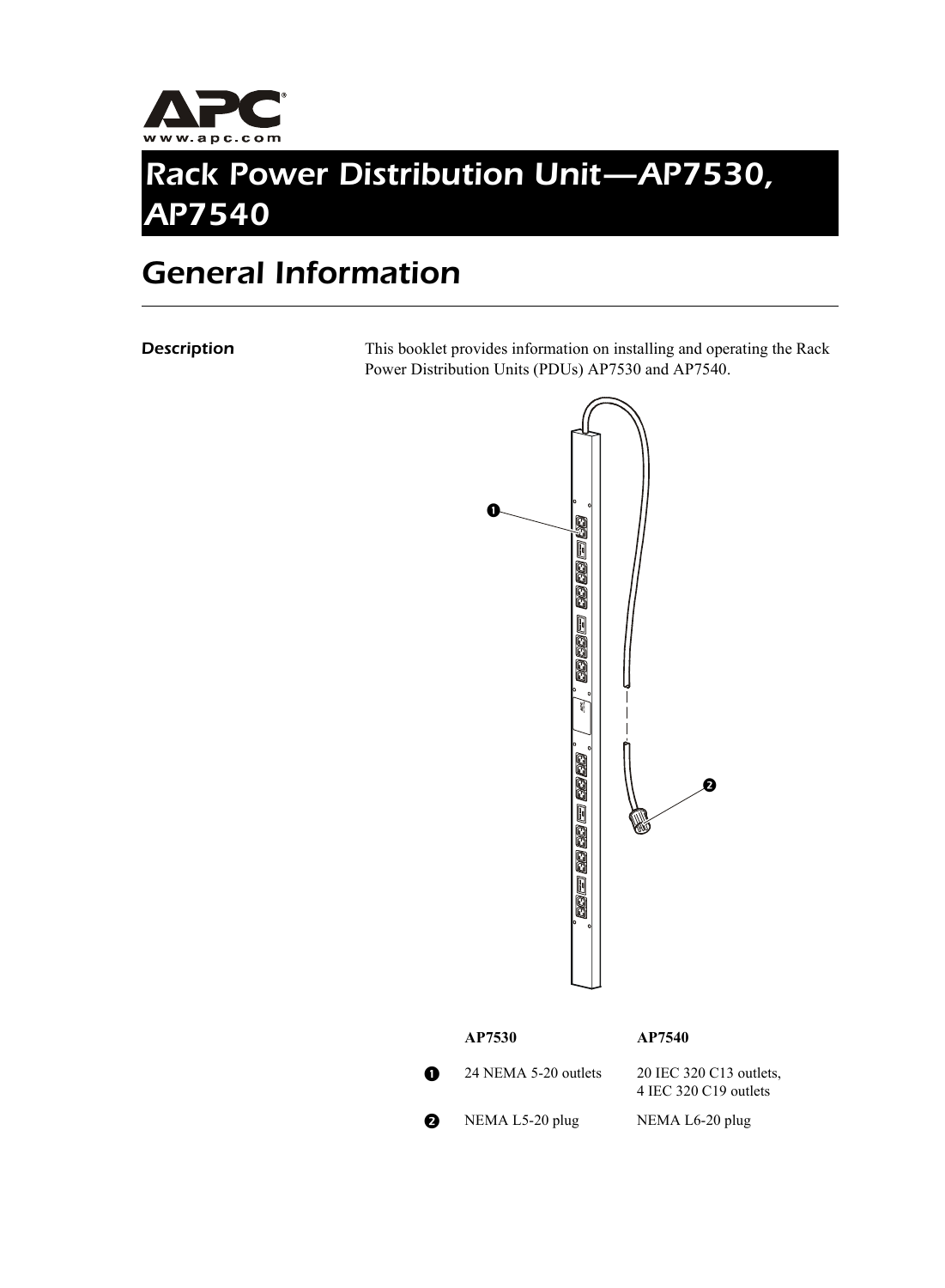### *Inventory*

|                             | Quantity                                                                                                                                                                                                                                                    | <b>Item</b>                                                                                                 |  |
|-----------------------------|-------------------------------------------------------------------------------------------------------------------------------------------------------------------------------------------------------------------------------------------------------------|-------------------------------------------------------------------------------------------------------------|--|
|                             | 2                                                                                                                                                                                                                                                           | Cord retention tray (with 8 flat-head screws and<br>24 wire ties)                                           |  |
|                             | $\overline{2}$                                                                                                                                                                                                                                              | Mounting brackets (with 4 flat-head screws)                                                                 |  |
|                             |                                                                                                                                                                                                                                                             | Warranty registration card                                                                                  |  |
| <b>Receiving inspection</b> | Inspect the package and contents for shipping damage, and make sure<br>that all parts were sent. Report any damage immediately to the shipping<br>agent, and report missing contents, damage, or other problems<br>immediately to APC or your APC reseller. |                                                                                                             |  |
| Please recycle              |                                                                                                                                                                                                                                                             | The shipping materials are recyclable. Please save them for<br>later use, or dispose of them appropriately. |  |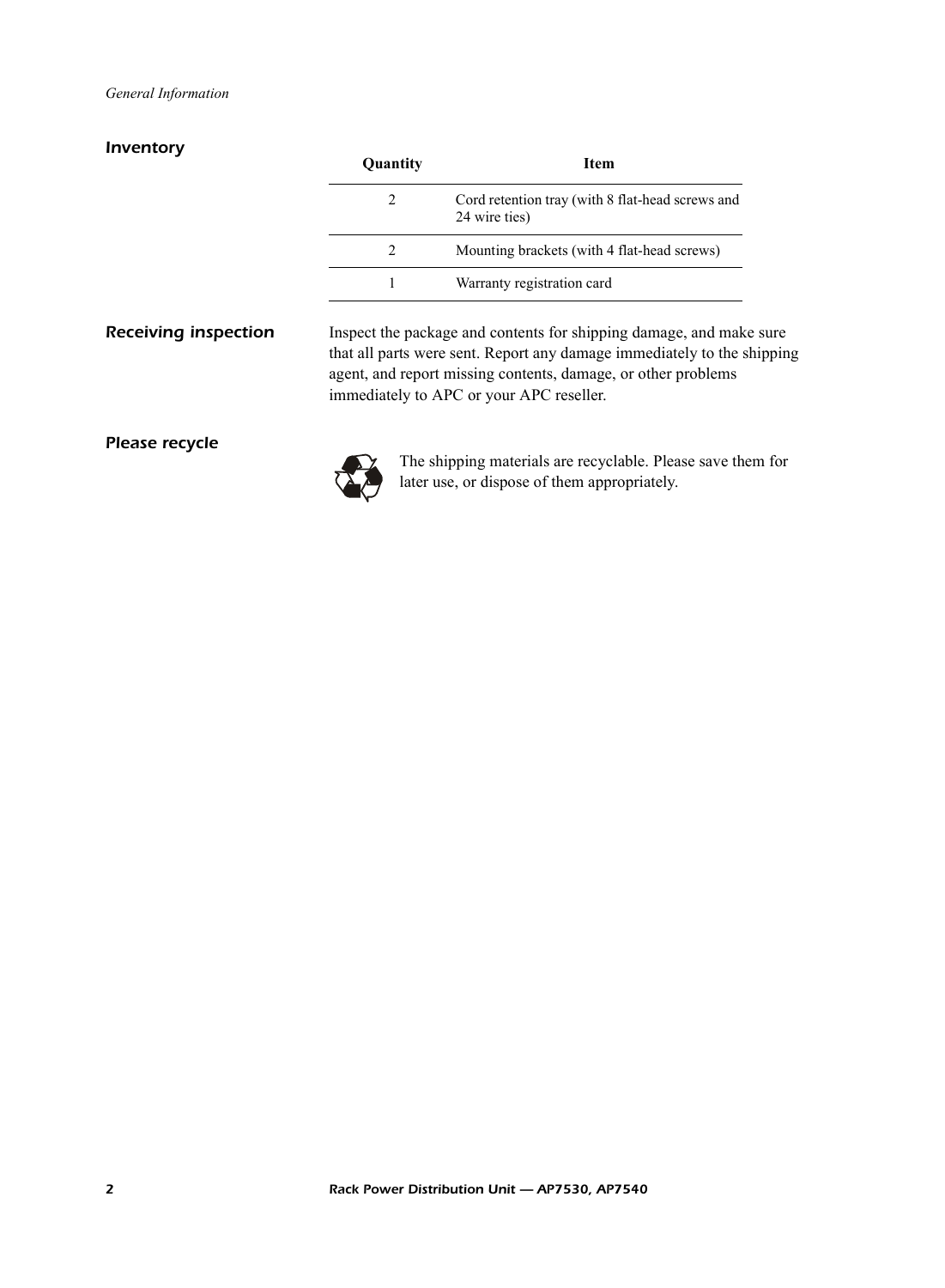### *How to Install the Rack PDU*

*Attach the cord retention trays*

Attach the cord retention trays to the Rack PDU, using four flat-head screws (provided) per tray.



Attach cords to the tray Attach a cord to the tray by looping the cord and securing it to the tray, using a wire tie (provided).





Each cord must be secured to the tray so that you can unplug it from the Rack PDU without removing the wire tie.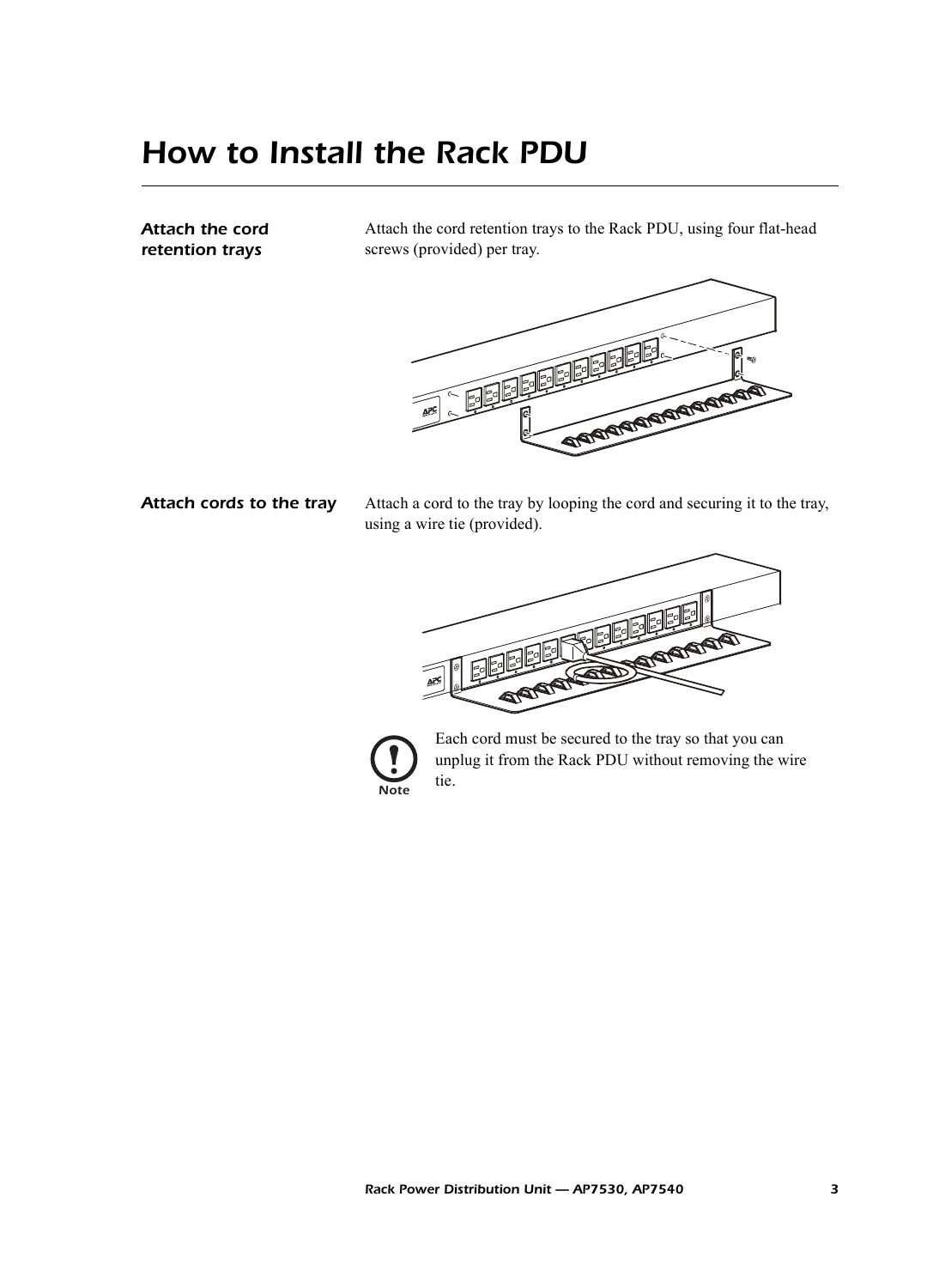**Mounting options** You can install the Rack PDU in one of two ways: using toolless mounting pegs (provided) or the mounting brackets (provided).

- To install the Rack PDU using the toolless mounting method, install it in the rear of the NetShelter VX Enclosure, in the cable channel directly behind the rear vertical mounting rails.
- To install the Rack PDU using the mounting brackets, install it on a vertical mounting rail on your rack or enclosure.
- **Toolless mounting** 1. Slide the mounting pegs into the holes located in the channel in the rear panel of the enclosure.
	- 2. Snap the Rack PDU into place by pushing it downward until it locks into position.





You can mount two Rack PDUs on one side of the enclosure by using the toolless mounting method.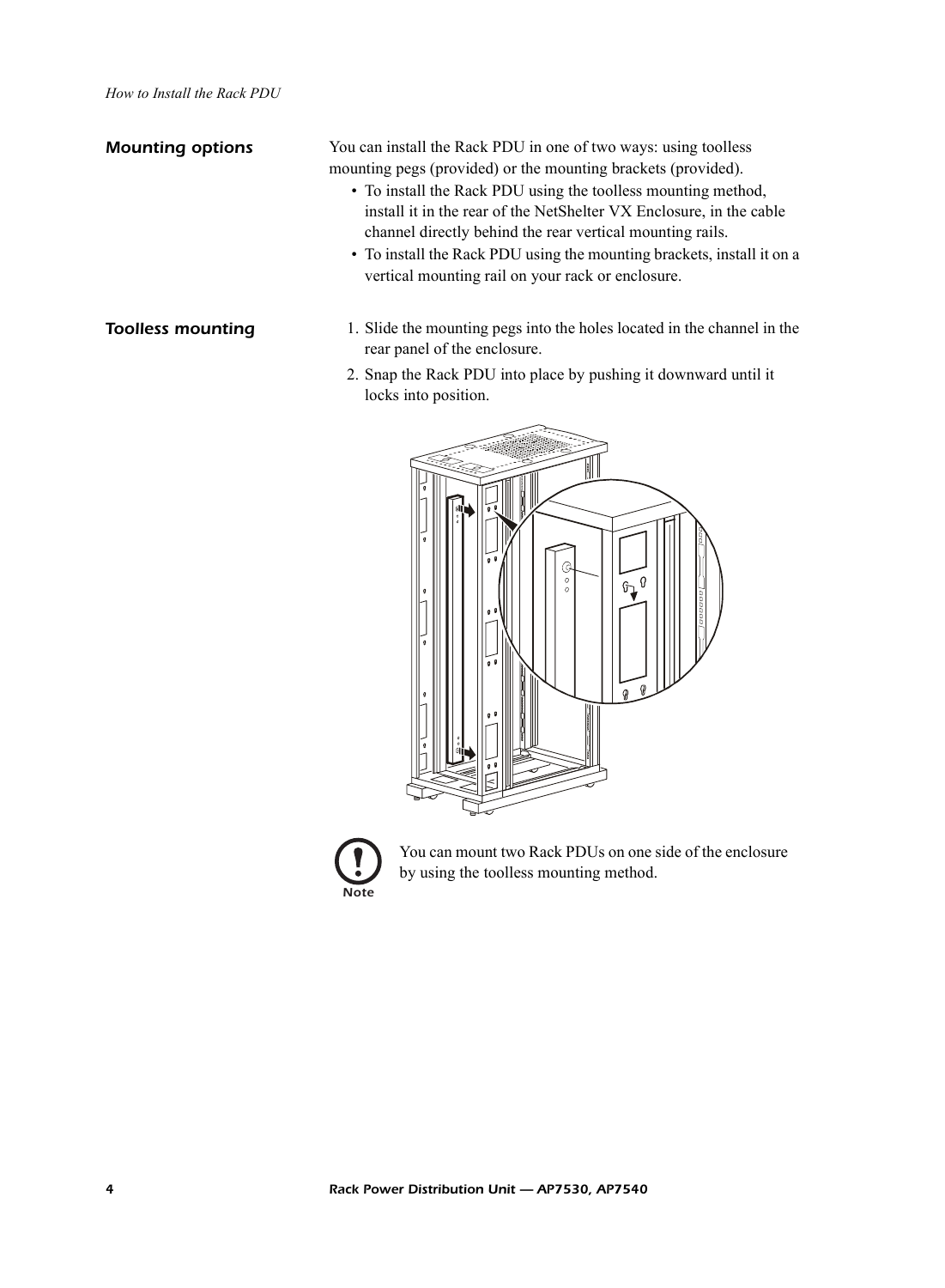**Bracket-mounting** To mount the Rack Rack PDU vertically in a NetShelter<sup>®</sup> or any standard EIA-310 rack or enclosure:

1. Attach the vertical-mounting brackets to the Rack PDU.

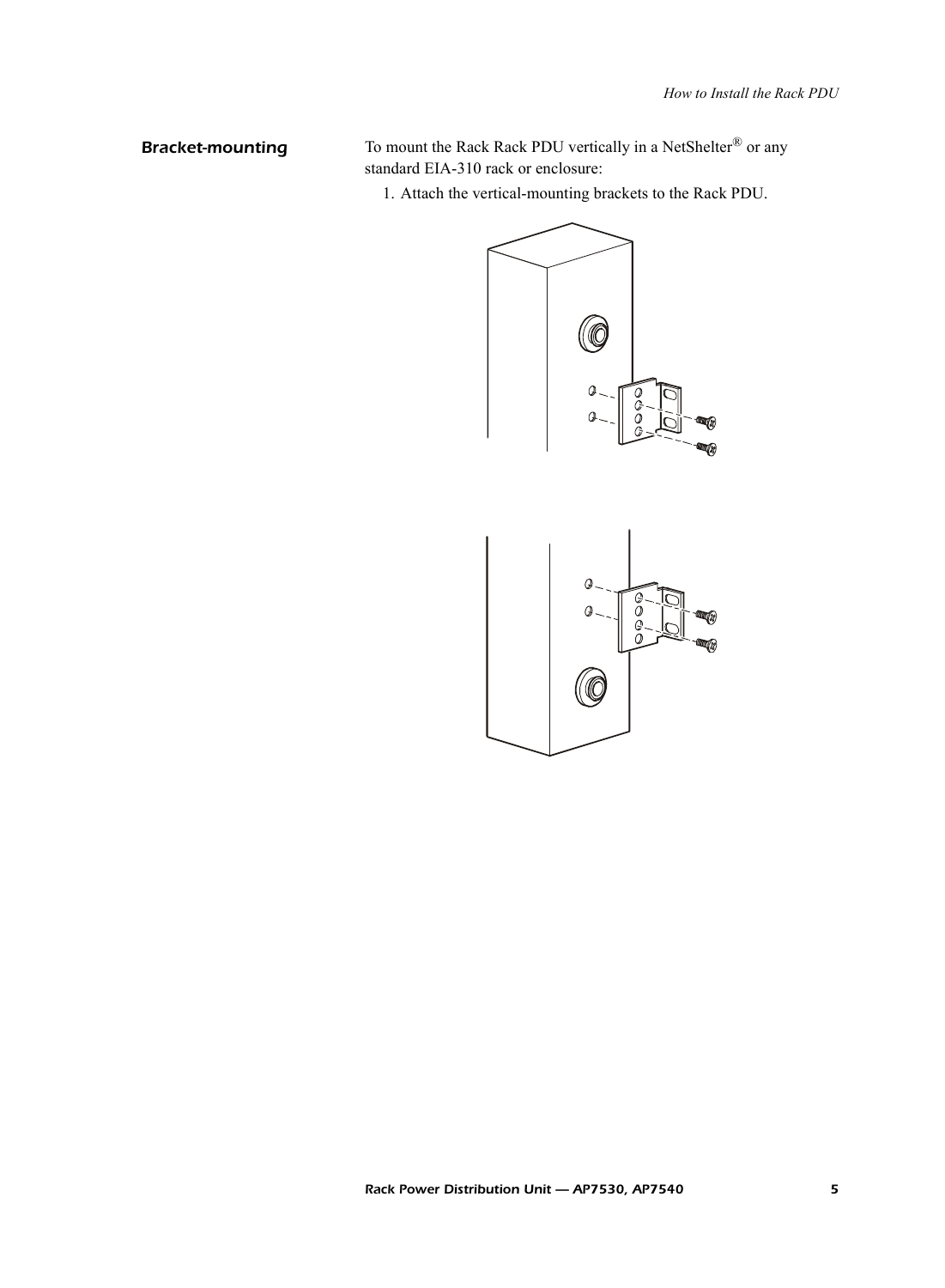2. Install the Rack PDU on a vertical mounting rail in your rack or enclosure.

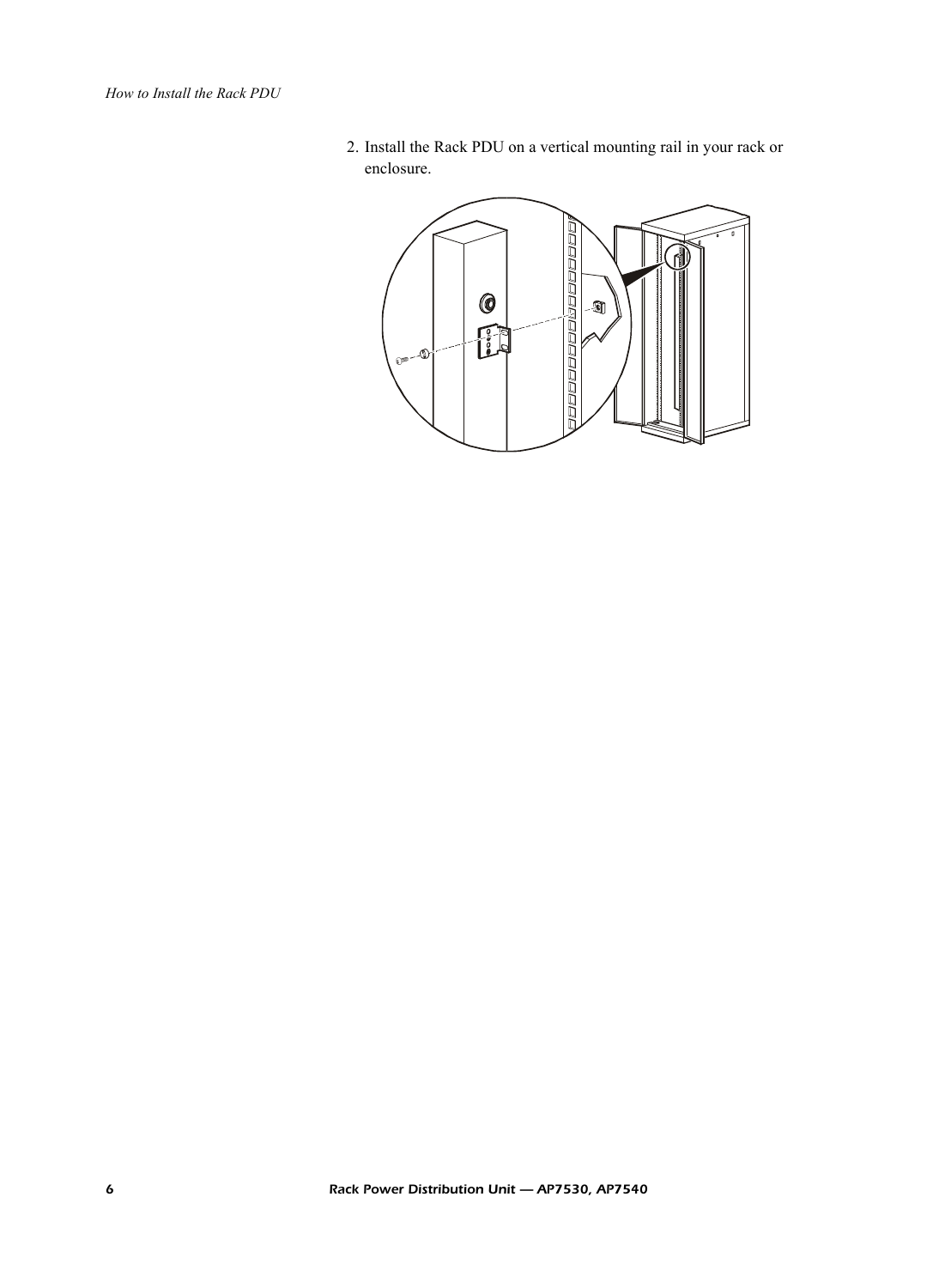# *Specifications*

### **Electrical**

|                                               | AP7530                                                                           | AP7540                                   |
|-----------------------------------------------|----------------------------------------------------------------------------------|------------------------------------------|
| Nominal input voltage                         | 120 V                                                                            | 208 <sub>V</sub>                         |
| Acceptable input voltage                      | $\pm$ 10% Nominal input voltage                                                  |                                          |
| Input frequency                               | $47 - 63$ Hz                                                                     |                                          |
| Cord length                                   | 10 <sub>ft</sub>                                                                 |                                          |
| Input connectors                              | NEMA L5-20 plug                                                                  | NEMA L6-20 plug                          |
| Output connectors                             | 24 NEMA 5-20 outlets                                                             | 20 IEC 320 C13;<br>4 IEC 320 C19 outlets |
| Maximum total current draw                    | 16A                                                                              |                                          |
| <b>Physical</b>                               |                                                                                  |                                          |
| Size $(H \times W \times D)$                  | $63.75 \times 2.19 \times 1.73$ in<br>$(161.92 \times 5.56 \times 4.39$ cm)      |                                          |
| Weight                                        | 10 lb (4.54 kg)                                                                  |                                          |
| Shipping weight                               | 17 lb (7.71 kg)                                                                  |                                          |
| Environmental                                 |                                                                                  |                                          |
| Elevation (above MSL)<br>Operating<br>Storage | $0-15000$ ft $(0-4500$ m)<br>$0-50000$ ft $(0-15000$ m)                          |                                          |
| Temperature<br>Operating<br>Storage           | $-5$ to 45 $\degree$ C (23 to 115 $\degree$ F)<br>$-25$ to 65° C (-13 to 149° F) |                                          |
| Humidity<br>Operating<br>Storage              | 5-95% RH, Non-condensing<br>5-95% RH, Non-condensing                             |                                          |
| Compliance                                    |                                                                                  |                                          |
| Safety verification                           | UL, cUL 60950                                                                    |                                          |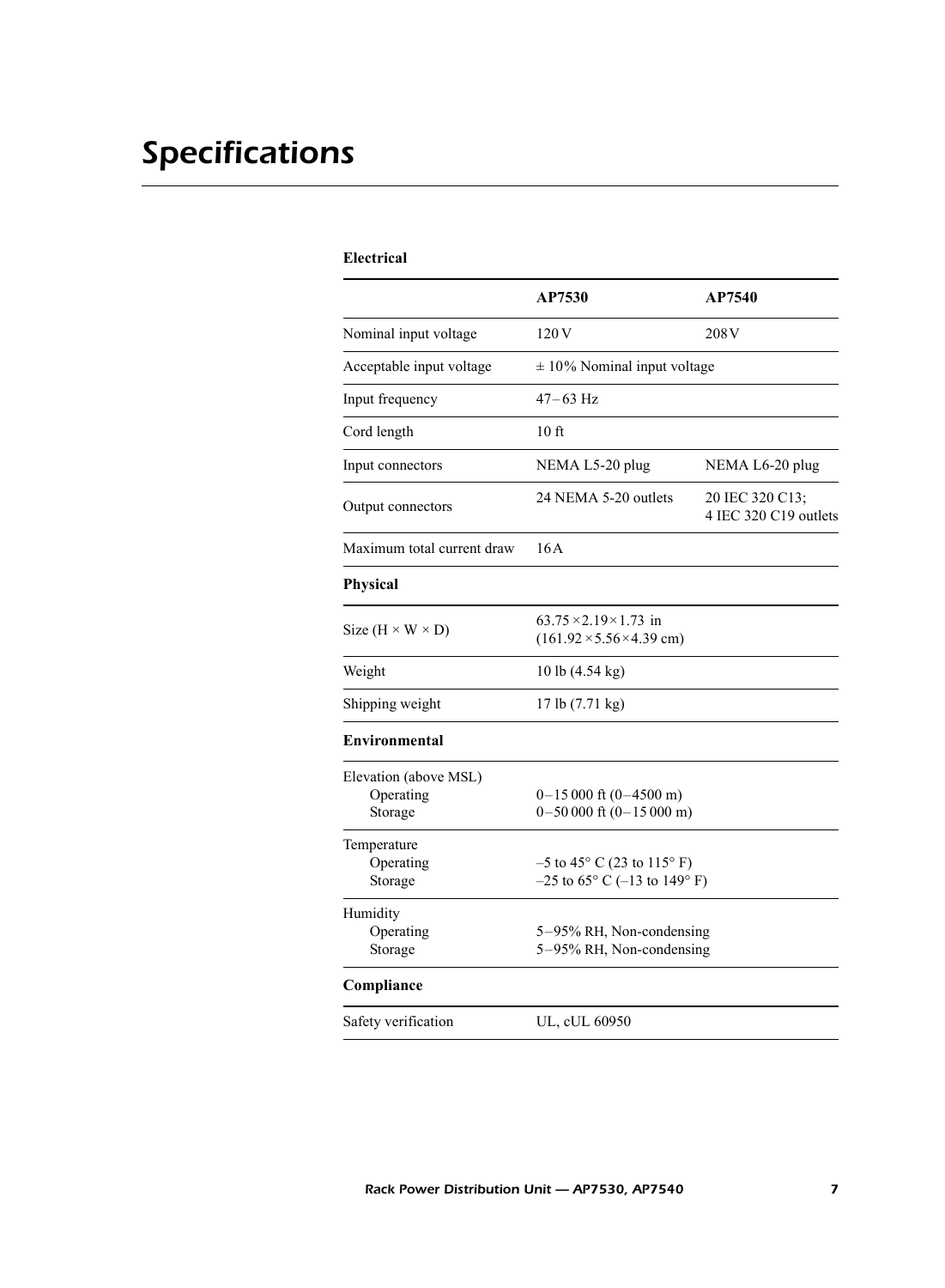| <b>Limited warranty</b>     | APC warrants the Rack PDU to be free from defects in materials and<br>workmanship for a period of two years from the date of purchase. Its<br>obligation under this warranty is limited to repairing or replacing, at its<br>own sole option, any such defective products. This warranty does not<br>apply to equipment that has been damaged by accident, negligence, or<br>misapplication or has been altered or modified in any way. This<br>warranty applies only to the original purchaser. |  |  |
|-----------------------------|--------------------------------------------------------------------------------------------------------------------------------------------------------------------------------------------------------------------------------------------------------------------------------------------------------------------------------------------------------------------------------------------------------------------------------------------------------------------------------------------------|--|--|
| <b>Warranty limitations</b> | Except as provided herein, APC makes no warranties, express or<br>implied, including warranties of merchantability and fitness for a<br>particular purpose. Some jurisdictions do not permit limitation or<br>exclusion of implied warranties; therefore, the aforesaid limitation(s) or<br>exclusion(s) may not apply to the purchaser.                                                                                                                                                         |  |  |
|                             | Except as provided above, in no event will APC be liable for direct,<br>indirect, special, incidental, or consequential damages arising out of<br>the use of this product, even if advised of the possibility of such<br>damage.                                                                                                                                                                                                                                                                 |  |  |
|                             | Specifically, APC is not liable for any costs, such as lost profits or<br>revenue, loss of equipment, loss of use of equipment, loss of software,<br>loss of data, costs of substitutes, claims by third parties, or otherwise.<br>This warranty gives you specific legal rights and you may also have<br>other rights, which vary according to jurisdiction.                                                                                                                                    |  |  |
| <b>Obtaining service</b>    | To obtain support for problems with your Rack PDU:<br>1. Note the serial number and date of purchase. The serial number is                                                                                                                                                                                                                                                                                                                                                                       |  |  |
|                             | located on the bottom of the Rack PDU.<br>2. Contact Customer Support at a phone number located on the back<br>cover. A technician will try to help you solve the problem by<br>phone.                                                                                                                                                                                                                                                                                                           |  |  |
|                             | 3. If you must return the product, the technician will give you a return<br>material authorization (RMA) number. If the warranty expired, you<br>will be charged for repair or replacement.                                                                                                                                                                                                                                                                                                      |  |  |
|                             | 4. Pack the unit carefully. The warranty does not cover damage<br>sustained in transit. Enclose a letter with your name, address, RMA<br>number and daytime phone number; a copy of the sales receipt;<br>and a check as payment, if applicable.                                                                                                                                                                                                                                                 |  |  |
|                             | 5. Mark the RMA number clearly on the outside of the shipping<br>carton.                                                                                                                                                                                                                                                                                                                                                                                                                         |  |  |
|                             | 6. Ship by insured, prepaid carrier to the address provided by the<br>Customer Support technician.                                                                                                                                                                                                                                                                                                                                                                                               |  |  |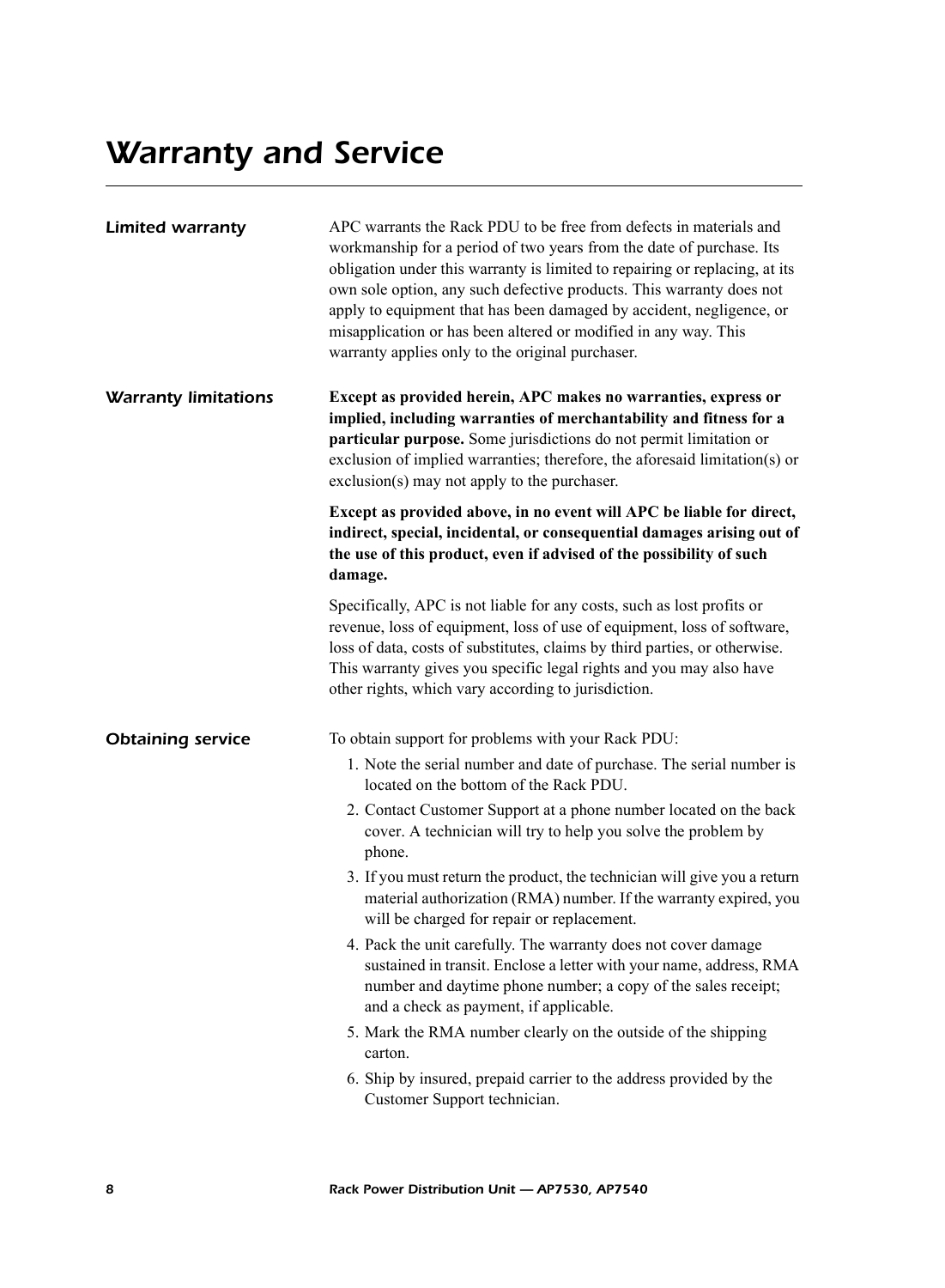# *Life-Support Policy*

| <b>General policy</b>                      | American Power Conversion (APC) does not recommend the use of any<br>of its products in the following situations:<br>• In life-support applications where failure or malfunction of the<br>APC product can be reasonably expected to cause failure of the<br>life-support device or to affect significantly its safety or<br>effectiveness.<br>• In direct patient care.                                                                                                                                                         |  |
|--------------------------------------------|----------------------------------------------------------------------------------------------------------------------------------------------------------------------------------------------------------------------------------------------------------------------------------------------------------------------------------------------------------------------------------------------------------------------------------------------------------------------------------------------------------------------------------|--|
|                                            | APC will not knowingly sell its products for use in such applications<br>unless it receives in writing assurances satisfactory to APC that (a) the<br>risks of injury or damage have been minimized, (b) the customer<br>assumes all such risks, and (c) the liability of American Power<br>Conversion is adequately protected under the circumstances.                                                                                                                                                                          |  |
| <b>Examples of life-support</b><br>devices | The term life-support device includes but is not limited to neonatal<br>oxygen analyzers, nerve stimulators (whether used for anesthesia, pain<br>relief, or other purposes), autotransfusion devices, blood pumps,<br>defibrillators, arrhythmia detectors and alarms, pacemakers,<br>hemodialysis systems, peritoneal dialysis systems, neonatal ventilator<br>incubators, ventilators (for adults and infants), anesthesia ventilators,<br>infusion pumps, and any other devices designated as "critical" by the<br>U.S. FDA. |  |
|                                            | Hospital-grade wiring devices and leakage current protection may be<br>ordered as options on many APC UPS systems. APC does not claim that<br>units with these modifications are certified or listed as hospital-grade by<br>APC or any other organization. Therefore these units do not meet the<br>requirements for use in direct patient care.                                                                                                                                                                                |  |